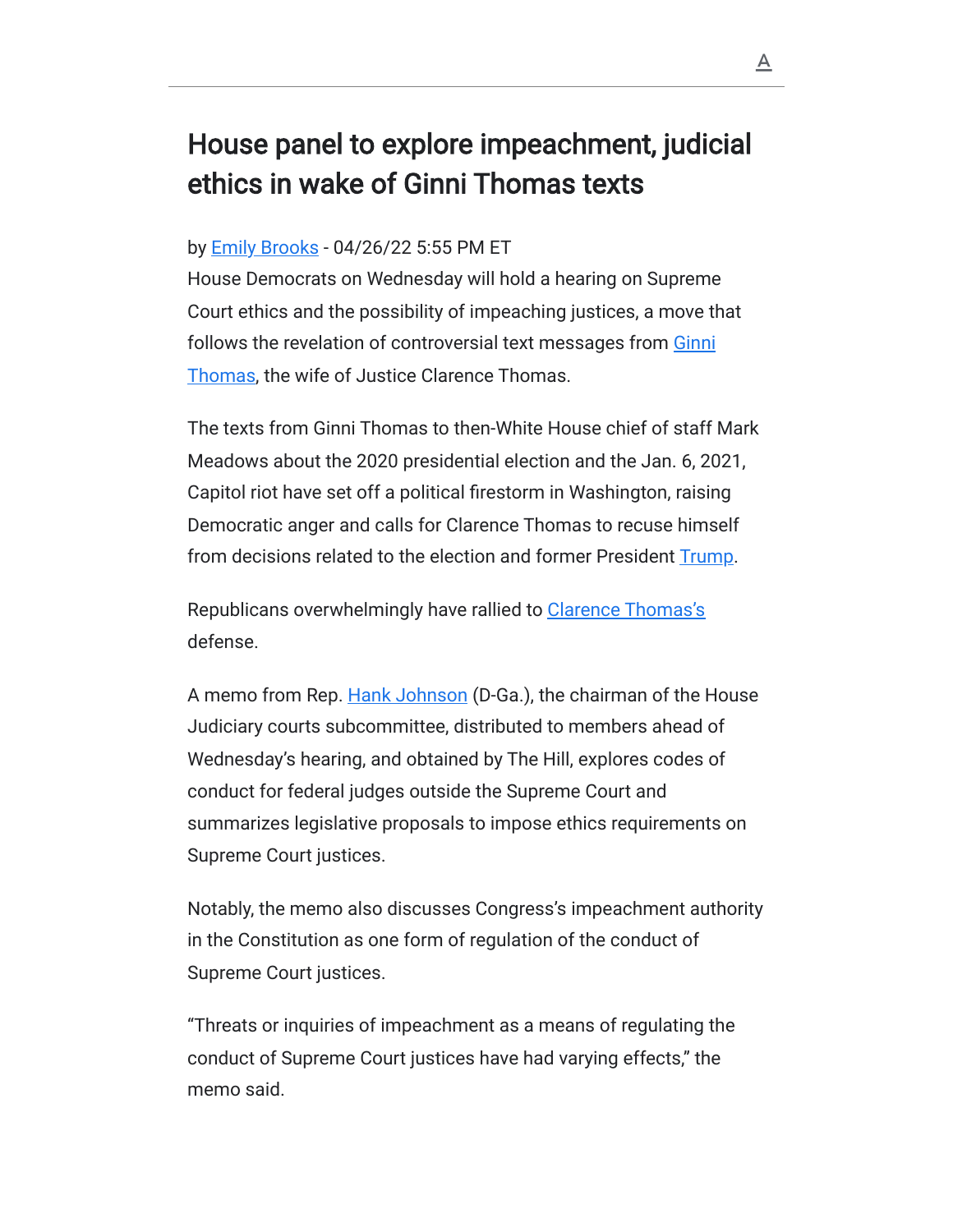Justice Abe Fortas resigned in 1969 amid ethics concerns, while Justice William O. Douglas sat on the court for five more years after the House Judiciary Committee voted on party lines to take no action following a 1970 impeachment inquiry.

Only one Supreme Court justice has ever been impeached by the House, Samuel Chase in 1804, but he was not convicted by the Senate a year later.

Issues surrounding Thomas are a clear driver of the committee's interest in Supreme Court ethics issues.

The memo points out that calls for the Supreme Court to implement a code of ethics gained steam among lawmakers "following the reporting about text messages between the spouse of an associate justice and the then-White House Chief of Staff."

"The Supreme Court has long operated as though it were above the law. But, Justice Clarence Thomas' refusal to recuse himself from cases surrounding January 6th, despite his wife's involvement, raises serious ethical  $-$  and legal  $-$  alarm bells," said Rep. [Mondaire Jones](https://thehill.com/people/mondaire-jones/) (D-N.Y.), vice chair of the House Judiciary courts subcommittee.

"The need for strong, enforceable ethics laws is clearer than ever. We have to do more to hold the Court accountable and restore public trust through a binding code of ethics and recusal."

Thomas, the most senior associate justice, is a reliable conservative vote in matters before the court. Republicans have defended him amid scrutiny over his wife's activities.

Some in the GOP believe that with this hearing, Democrats are laying the groundwork for further action against him.

"Let's be honest, this hearing is nothing more than step one in impeaching Justice Thomas," a senior GOP aide told The Hill.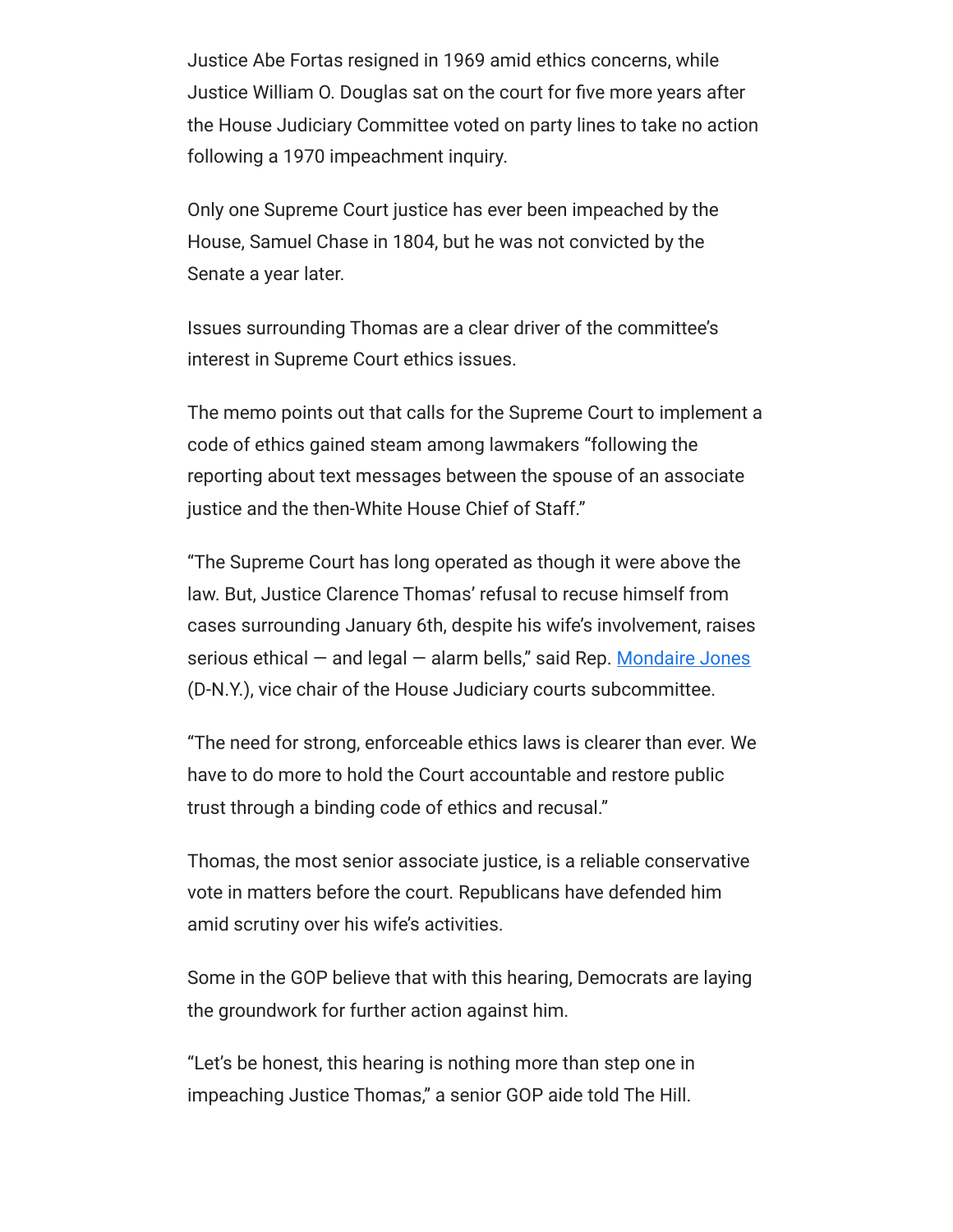Ginni Thomas has been a regular presence in conservative activism circles for decades, but scrutiny of her activities escalated following a January New Yorker profile raising questions about whether her actions pose a conflict of interest to Justice Thomas.

In March, the House select committee investigating the Jan. 6 attack revealed Thomas's text messages to Meadows urging him to not let Trump concede the 2020 election, asserting without evidence that there was fraud in the election and expressing frustration that Republican members of Congress were not doing more to help overturn the results.

That further heightened outrage at Clarence Thomas, given that he could rule on cases about the 2020 election and the Jan. 6 Capitol attack. A group of 24 House and Senate Democrats sent a letter to Chief Justice John Roberts and Thomas asking Thomas to recuse himself from such cases.

Others went further. Johnson called for Thomas's resignation. Rep. Alexandria Ocasio-Cortez (D-N.Y.) said that his failure to recuse himself from matters involving his wife could prompt more investigation and "serve as grounds for impeachment."

Speaker Nancy Pelosi (D-Calif.) called Ginni Thomas a "proud contributor to a coup of our country" and renewed her call to institute a code of ethics for the Supreme Court.

Impeaching Clarence Thomas would be a heavy political lift, and several House Democrats have said they are not sure his conduct rises to that level. More appear most interested in pursuing legislative avenues to impose ethics standards on the Supreme Court.

Johnson last year introduced the Supreme Court Ethics Act to implement a judicial code of conduct that applies to the Supreme Court. Jones co-led the Twenty-First Century Courts Act, which would similarly implement a code of conduct for the justices.